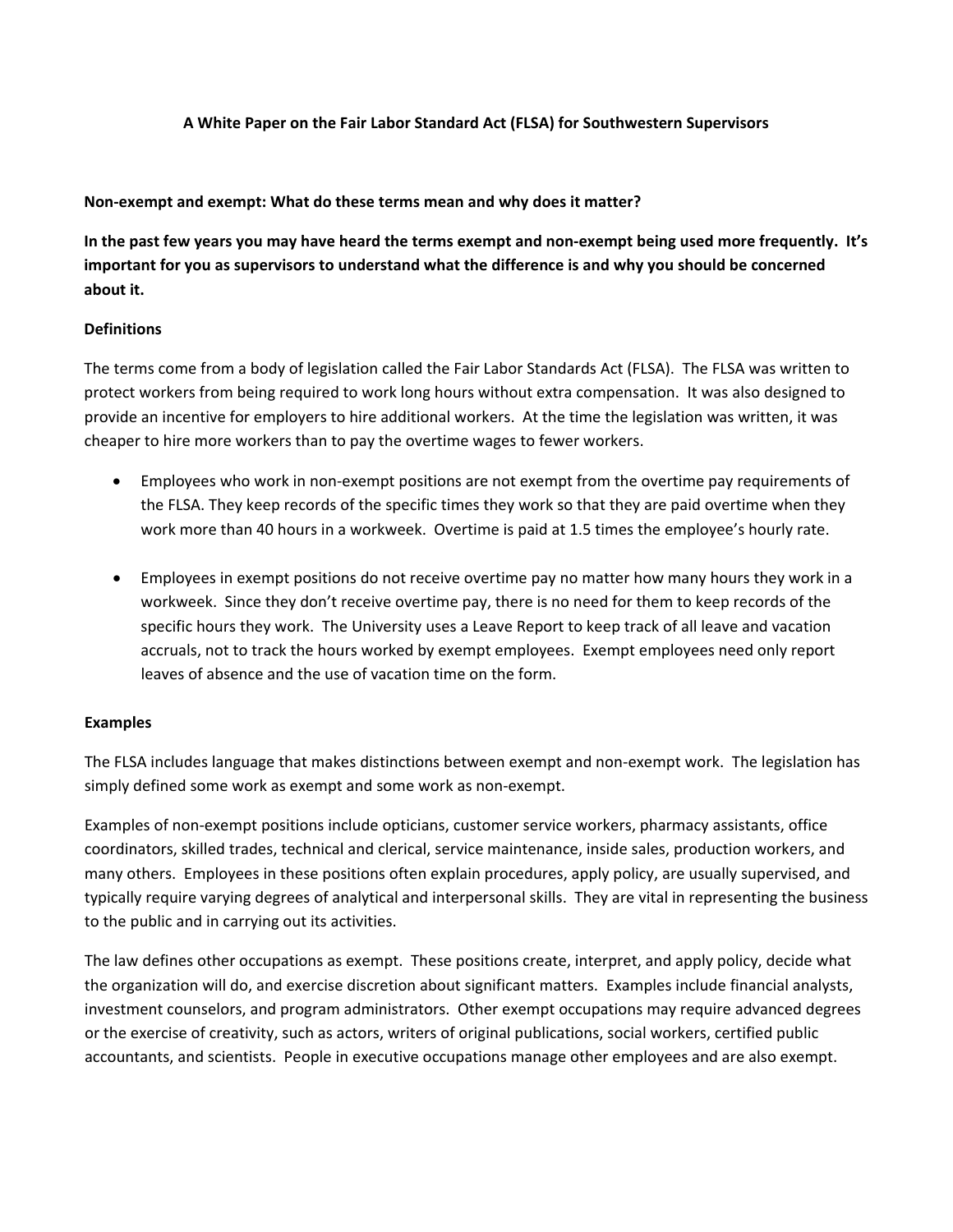The fact is that the law has made a distinction between the two types of work. The FLSA is designed to provide protection for employees who carry out the work of the University. As a supervisor, it is part of your role to make sure that this protection is provided.

# **How exemption status is determined at Southwestern**

The Human Resource department has the responsibility for determining the exemption status for non‐faculty positions at Southwestern.

Determining exemption status is a very complex process. When reviewing a job for exemption determination, the HR department analyst considers the primary purpose of the position and how the tasks fit with the purpose. The analyst may use organization charts, compare similar positions, use field manuals, and read through FLSA guidebooks and legal opinion letters written by the Department of Labor (DOL), the agency that administers the FLSA. The analyst may also consult with peer institutions to see whether or not they have exempted similar positions. Sometimes the analyst will seek legal counsel before determining exemption status. Many interrelated factors come into play, and in some instances it may be a court of law that makes the ultimate determination.

# **Why it matters**

Over the years, there has been a great deal of litigation related to exemption decisions. Employers who exempt positions must be prepared to defend each exemption decision, and may be subject to paying fines and back pay if they exempt positions that do not meet the requirements for exemption. In recent years, the number of court cases and the amounts of fines and back pay owed by employers has increased dramatically in this area, surpassed only by the fines and awards associated with discrimination lawsuits.

It's important to remember that the intent of the law is to protect the worker from abuse by the employer. It is your job as a supervisor to make sure that all of your employees are treated fairly and in accordance with the requirements of the law. This is the right course of action for the good of the employees and for the good of Southwestern.

## **What you need to do**

If you supervise a mixture of exempt and non‐exempt employees, the law requires you to manage their time differently.

As a supervisor, you can require your exempt employees to keep a regular schedule, and you need to let them know that at times it may be necessary for them to work outside their regular schedules. The FLSA does not require exempt employees to track their time, and the employer should not require it, unless it relates to effort reporting. Pay should not be docked because an exempt employee's work schedule varies. Southwestern does require exempt employees to use a Leave Report to keep track of leave and vacation accruals. The report is not used to track the hours worked by exempt employees.

On the other hand, you need to make sure your non‐exempt employees are recording all actual time worked, and that you are clear about your procedures for recording time and working overtime. The law requires